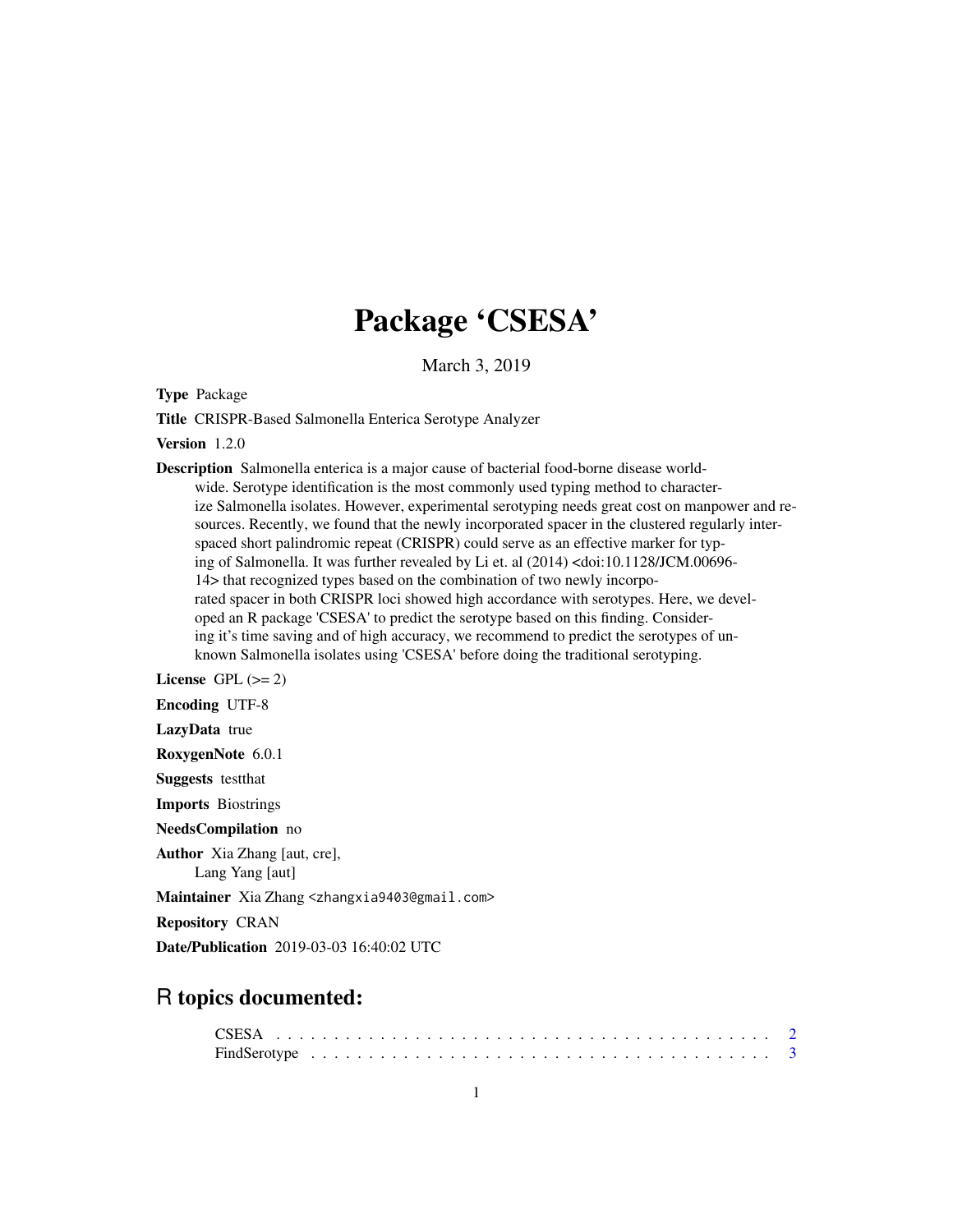#### <span id="page-1-0"></span>2 CSESA

| Index |  |
|-------|--|

CSESA *CSESA (CRISPR-based Salmonella enterica Serotype Analyzer).*

#### Description

The main function in CSESA package.

#### Usage

```
CSESA(in.file1 = NULL, in.file2 = NULL, out.file = NULL,
 method = c("PCR", "WGS"))
```
#### Arguments

| in.file1 | The first input file, the default value is NULL.                                                                                                                                                                                                 |
|----------|--------------------------------------------------------------------------------------------------------------------------------------------------------------------------------------------------------------------------------------------------|
| in.file2 | The second input file (optional), the default value is NULL.                                                                                                                                                                                     |
| out.file | Into which results will be saved if this value is set. Otherwise results will be<br>displayed on the screen.                                                                                                                                     |
| method   | The method to handle the input file(s), which can be set as "PCR" or "WGS".<br>Choose "PCR" if the CRISPR sequence(s) from PCR amplification is entered,<br>and choose "WGS" when entering the whole genome assembly of a Salmonella<br>isolate. |

#### Note

If you use the "WGS" method, please make sure you have installed the BLAST software and included it within the working path.

#### Examples

```
CSESA(system.file("extdata", "sequence_CRIPSR1.fasta", package = "CSESA"),
system.file("extdata", "sequence_CRIPSR2.fasta", package = "CSESA"), method = "PCR")
CSESA(system.file("extdata", "sequence_CRIPSR1.fasta", package = "CSESA"), method = "PCR")
CSESA(system.file("extdata", "Salmonella_whole_genome_assembly.fasta",
package = "CSESA"), method = "WGS")
```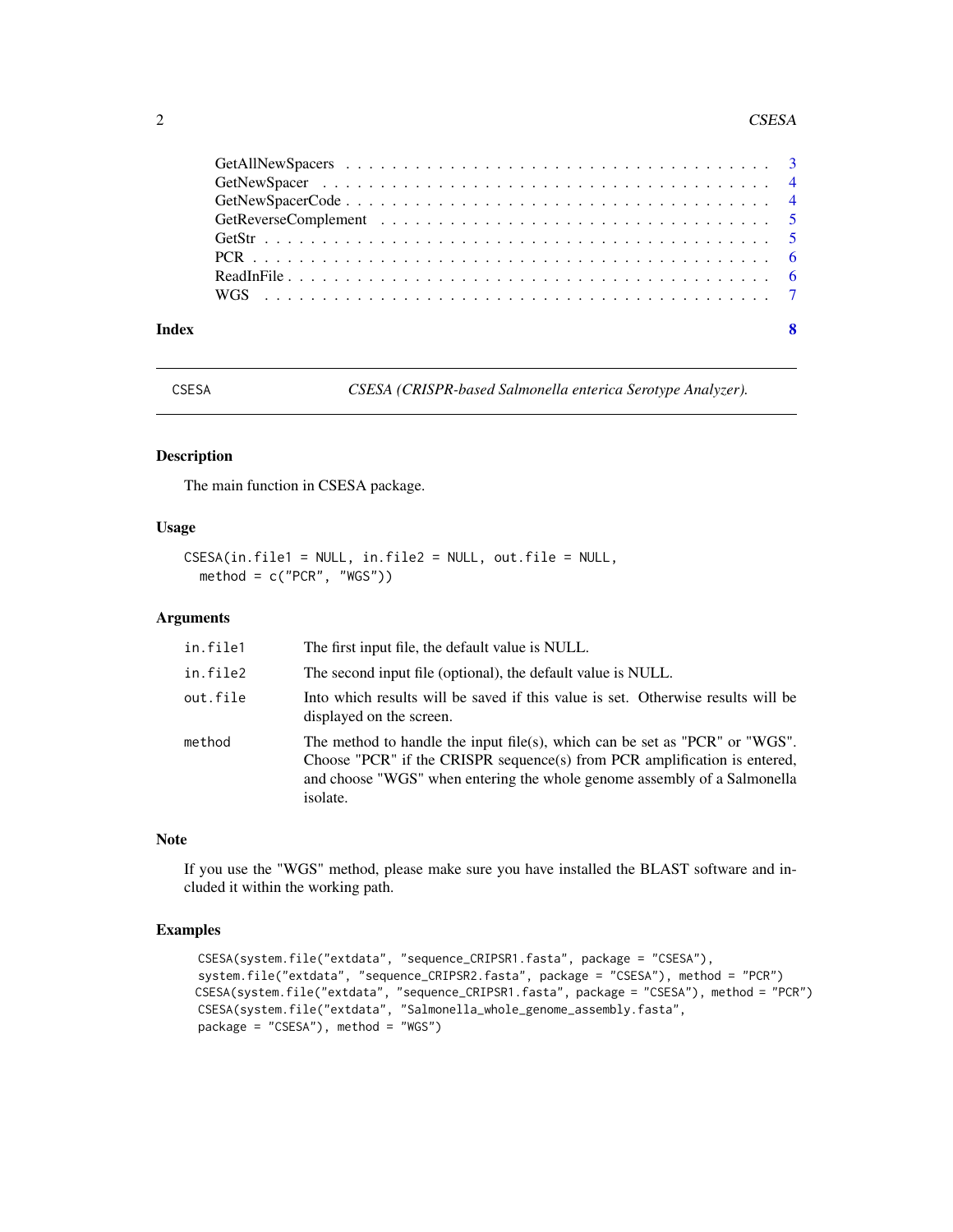<span id="page-2-0"></span>

Find the serotype based on the analysis of the new spacers.

#### Usage

```
FindSerotype(csesa1 = NA, csesa2 = NA)
```
#### Arguments

| csesa1 | The new spacer of the first sequence.  |
|--------|----------------------------------------|
| csesa2 | The new spacer of the second sequence. |

#### Value

The data frame which represents the serotype.

| GetAllNewSpacers | Get the new spacers from the molecular sequence and its reverse com- |
|------------------|----------------------------------------------------------------------|
|                  | plement.                                                             |

#### Description

Get the new spacers from the molecular sequence and its reverse complement.

#### Usage

GetAllNewSpacers(molecular.seq = NULL)

#### Arguments

molecular.seq The molecular sequence.

#### Value

The vector of the new spacers, which is extracted from the molecular sequence and its reverse complement.

#### Note

If there doesn't exist any new spacer, the function would return NA.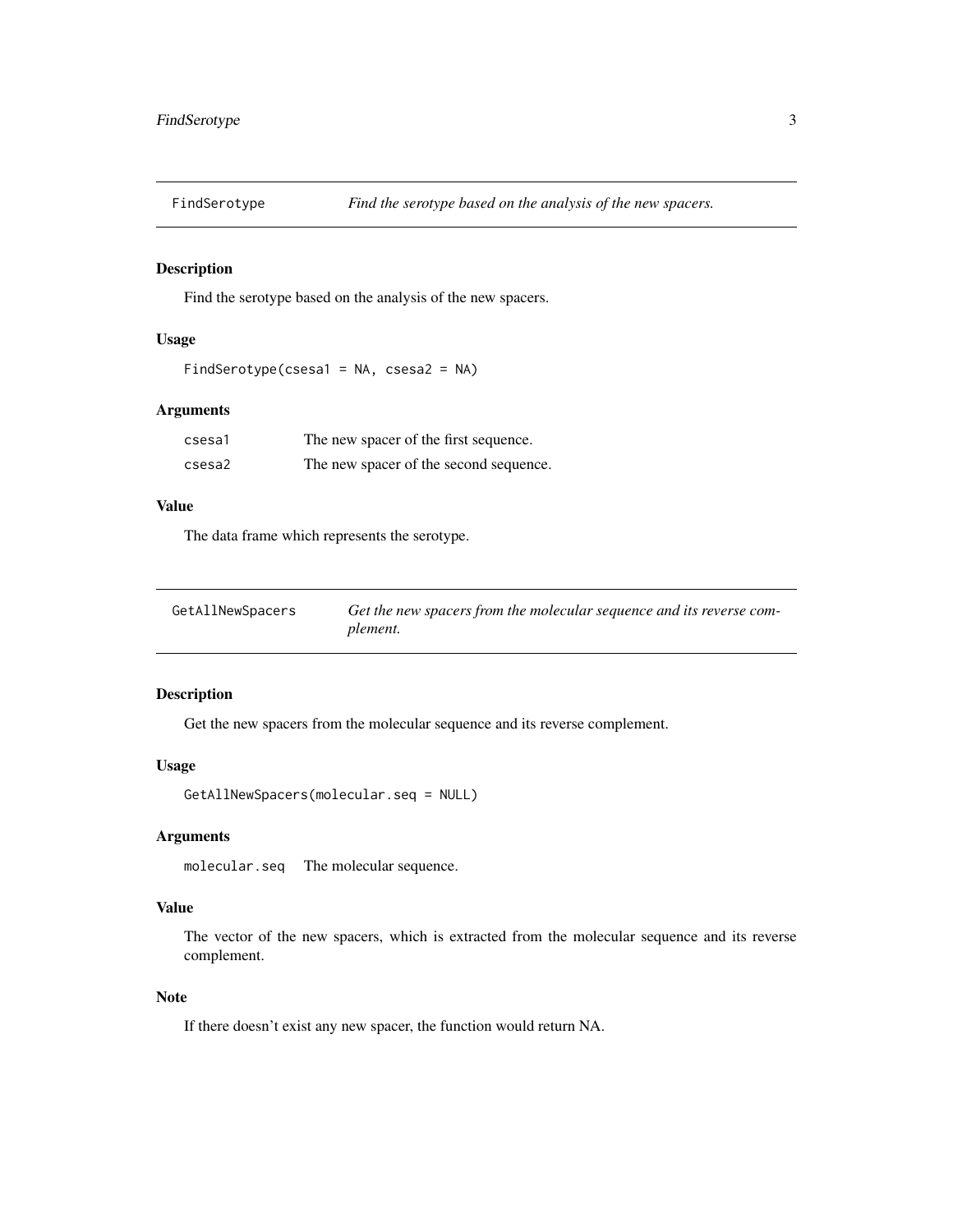<span id="page-3-0"></span>

Get the new spacer from the molecular sequence.

#### Usage

```
GetNewSpacer(molecular.seq = NULL)
```
#### Arguments

molecular.seq The molecular sequence.

#### Value

The new spacer sequence as a string.

#### Examples

GetNewSpacer("AGAGGCGGACCGAAAAACCGTTTTCAGCCAACGTAT")

| GetNewSpacerCode | Get the new spacer from the molecular sequence and map it to the |
|------------------|------------------------------------------------------------------|
|                  | code.                                                            |

#### Description

Get the new spacer from the molecular sequence and map it to the code.

#### Usage

```
GetNewSpacerCode(molecular.seq = NULL)
```
#### Arguments

molecular.seq The molecular sequence.

#### Value

The new spacer code as a string.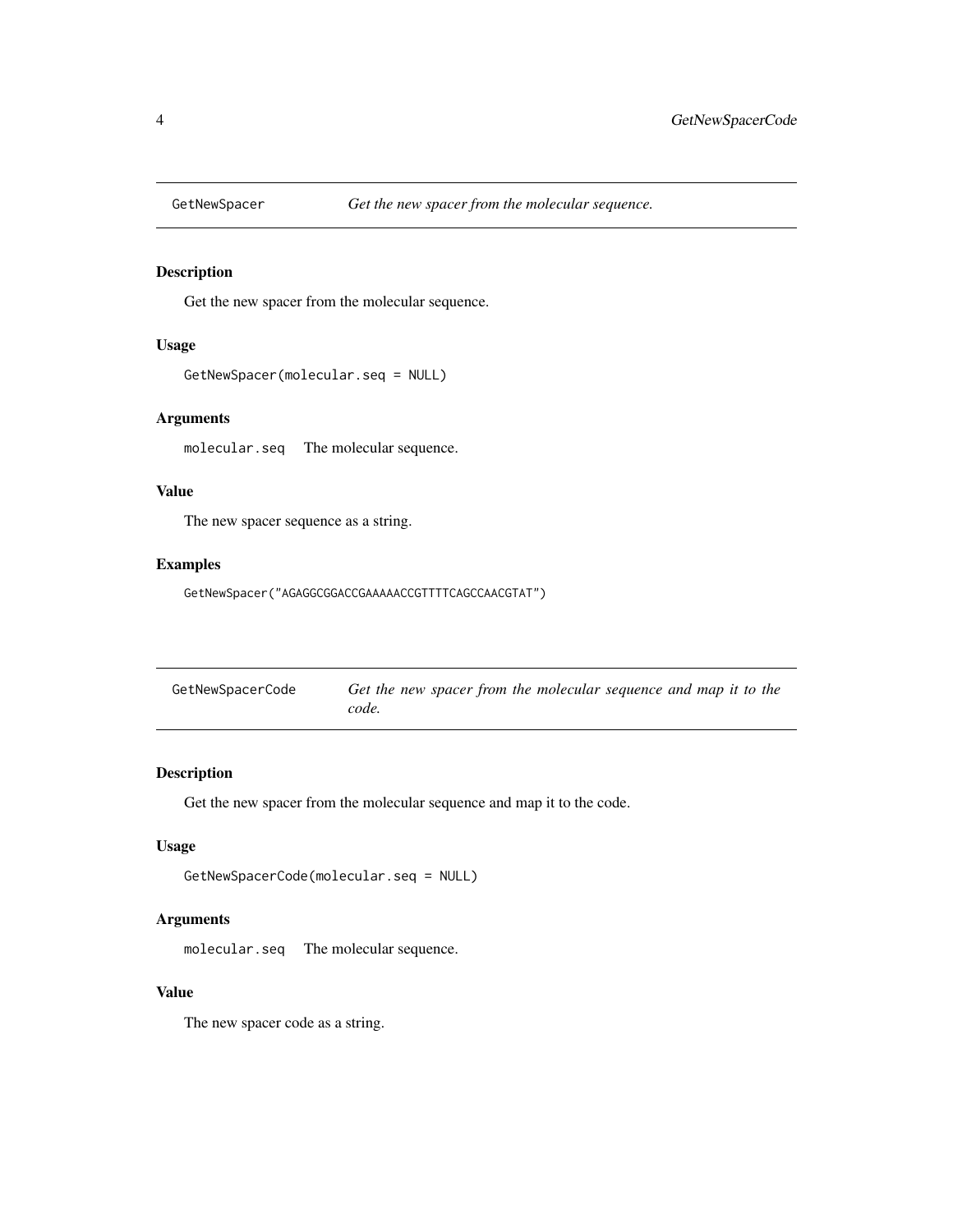<span id="page-4-0"></span>GetReverseComplement *Return the reverse complement of the sequence.*

#### Description

Return the reverse complement of the sequence.

#### Usage

```
GetReverseComplement(x)
```
#### Arguments

x The input sequence.

#### Value

The reverse complement sequence as a string.

GetStr *Get the information string from the CSESA s3 object.*

#### Description

Get the information string from the CSESA s3 object.

#### Usage

GetStr(csesa)

#### Arguments

csesa The S3 object CSESA.

#### Value

The string record the newly spacers and serotype information.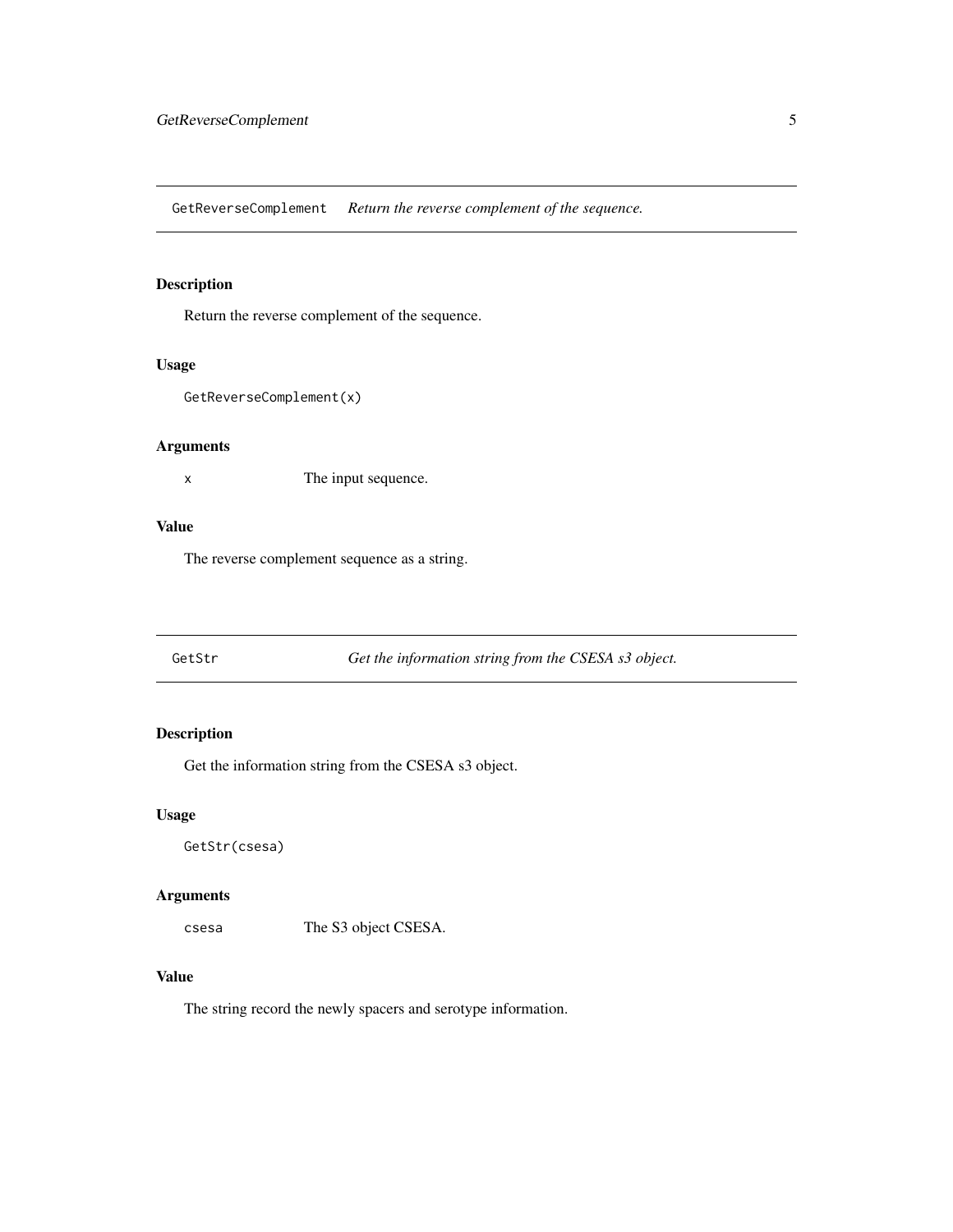<span id="page-5-0"></span>Get the CSESA obeject through the two sequence.

#### Usage

PCR(seq1, seq2, out.file)

#### Arguments

| seg1     | The first DNA sequence.                                                                                      |
|----------|--------------------------------------------------------------------------------------------------------------|
| seg2     | The second DNA sequence.                                                                                     |
| out.file | Into which results will be saved if this value is set. Otherwise results will be<br>displayed on the screen. |

| ReadInFile | Read the three types of input file. |
|------------|-------------------------------------|
|------------|-------------------------------------|

#### Description

Read the three types of input file.

#### Usage

```
ReadInFile(file.name)
```
#### Arguments

file.name The input file name.

#### Value

The molecular sequence as a string.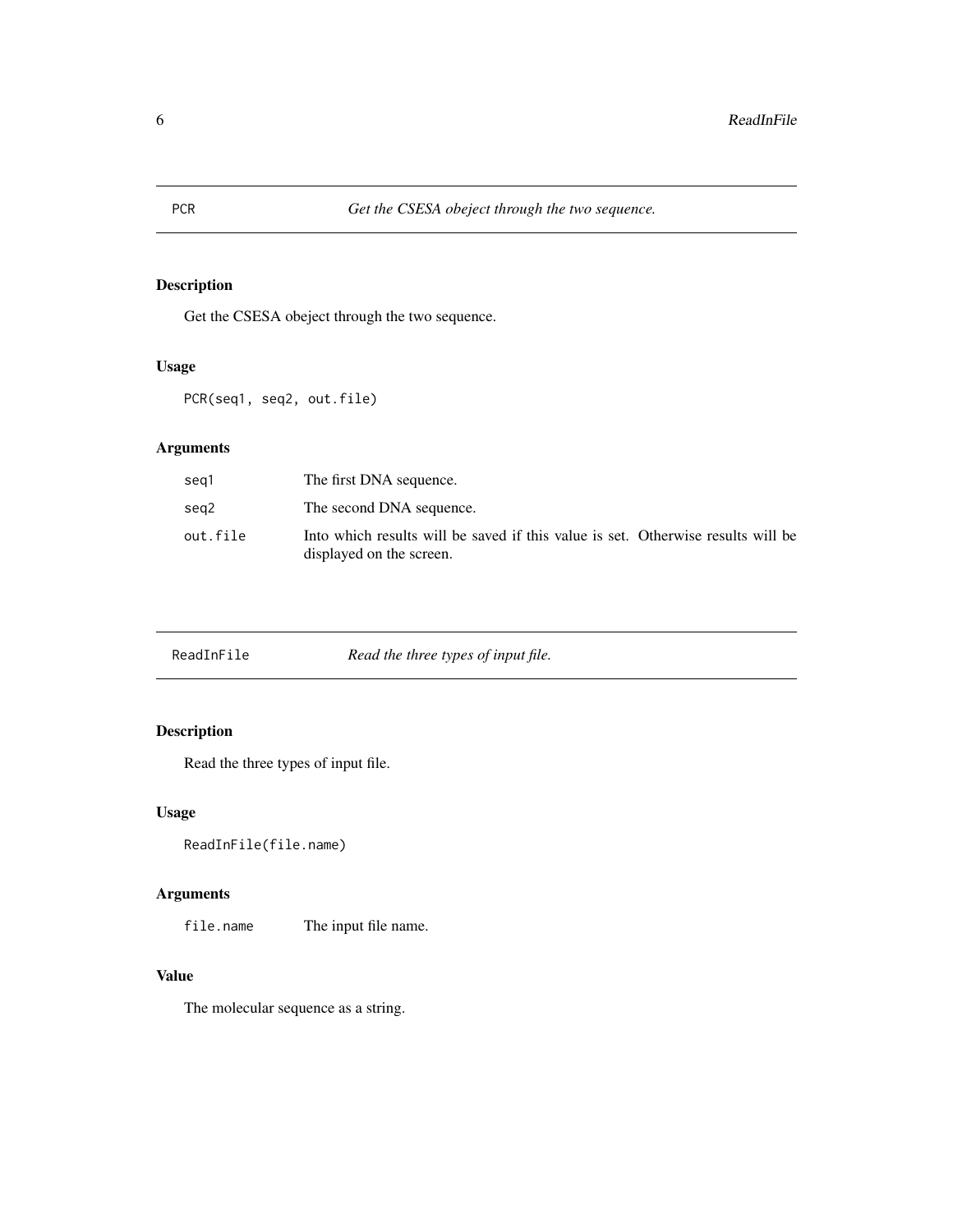<span id="page-6-0"></span>

Find the serotype based on the analysis of the new spacers.

#### Usage

WGS(file)

#### Arguments

file The input fasta file.

#### Value

The two DNA molecular sequence.